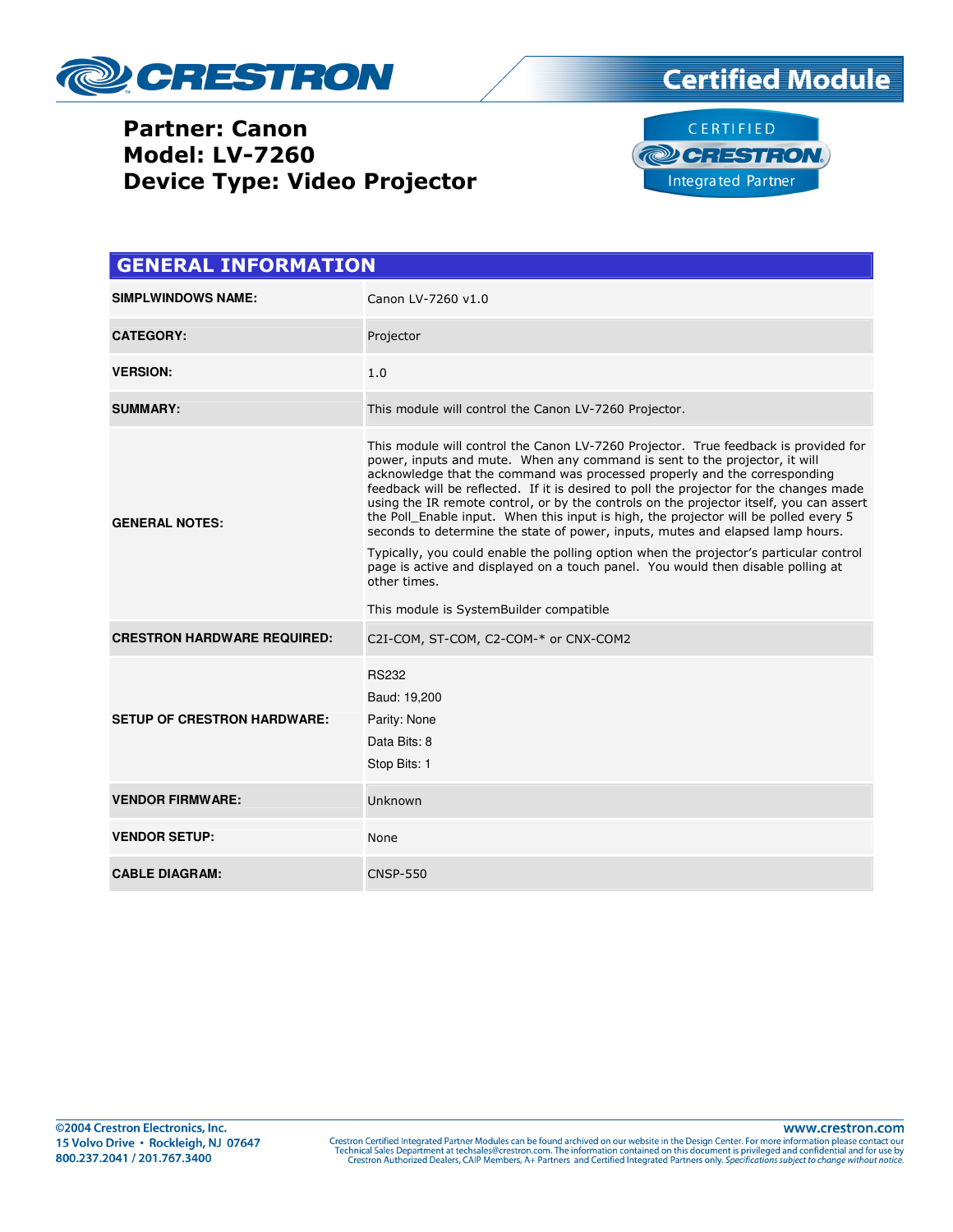

## CONTROL:

| Power On/Off/Toggle        | D | Pulse to turn the projector on and off.                                                                         |
|----------------------------|---|-----------------------------------------------------------------------------------------------------------------|
| Input_*                    | D | Pulse to select the desired input.                                                                              |
| Volume Up/Down             | D | Press to adjust volume level.                                                                                   |
| Audio Mute On/Off/Toggle   | D | Pulse to turn the audio mute on and off.                                                                        |
| Picture Mute On/Off/Toggle | D | Pulse to turn the picture mute on and off.                                                                      |
| Remote Key *               | D | Pulse to invoke a remote key code (emulates IR code – non polling)                                              |
| Poll Enable                | D | Hold high to enable polling. When high, the screen will be polled for it's general<br>settings every 5 seconds. |
| <b>From Device</b>         | S | Serial signal to be routed to a 2-way serial com port.                                                          |

| <b>FEEDBACK:</b>    |   |                                                      |
|---------------------|---|------------------------------------------------------|
| Power Is On/Off     | D | High to indicate the current power state.            |
| <b>Cooling Down</b> | D | High to indicate that the projector is cooling down. |
| <b>Warming Up</b>   | D | High to indicate that the projector is warming up.   |
| Input Is $*$        | D | High to indicate the current input selected.         |
| Input No Signal     | D | High to indicate the current input has no signal.    |

©2004 Crestron Electronics, Inc. 15 Volvo Drive · Rockleigh, NJ 07647 800.237.2041 / 201.767.3400

www.crestron.com

Crestron Certified Integrated Partner Modules can be found archived on our website in the Design Center. For more information please contact our Technical Sales Department at techsales@crestron.com. The information contain